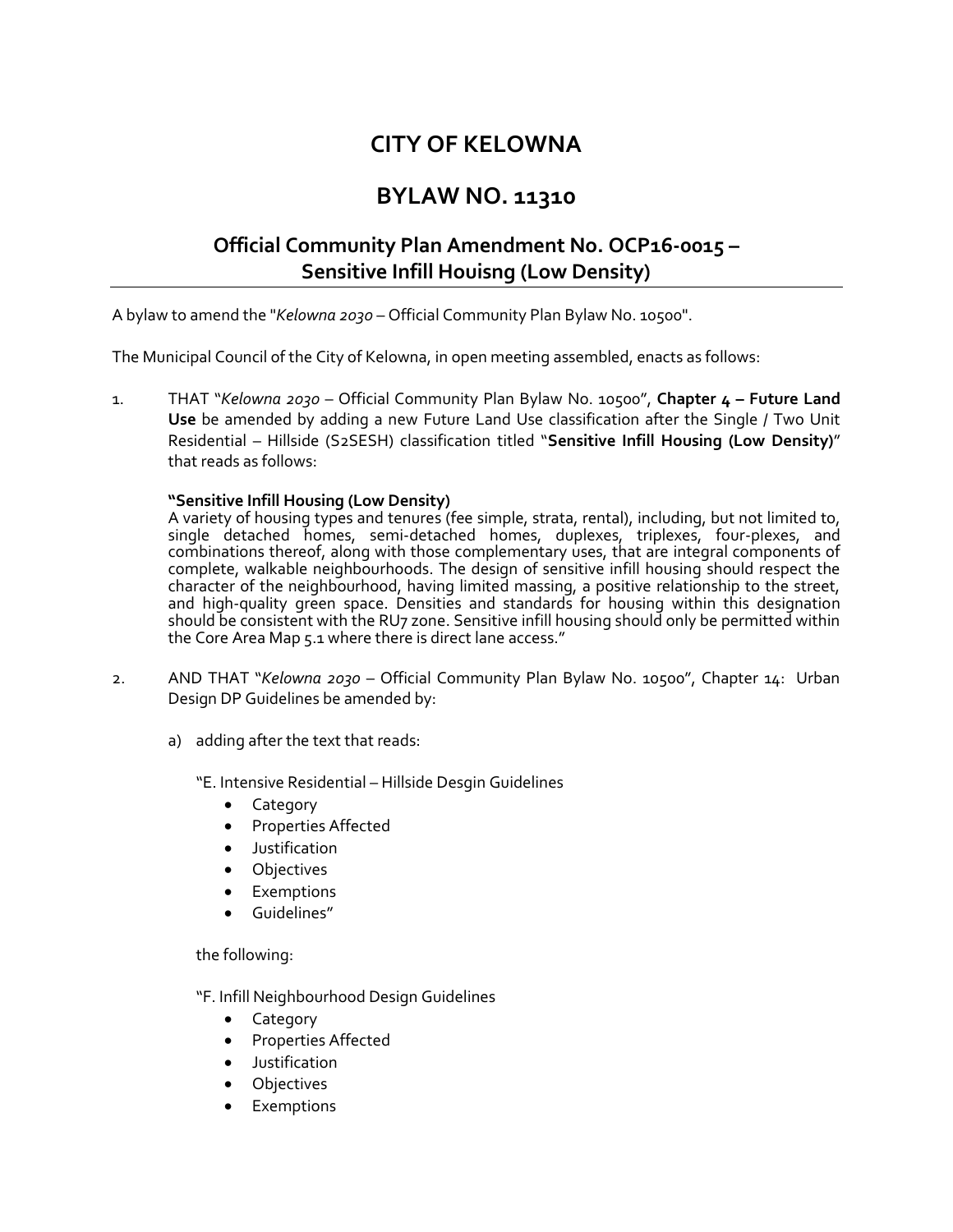- Guidelines"
- b) Adding to the end of the chapter a new "F. Infill Neighbourhood Design Guidelines" as attached to and forming part of this bylaw as Attchement A;
- 3. AND THAT a portion of **Map 5.8 - Urban Design DP Area Designation** be amended as per Map A attached to and forming part of this bylaw.
- 4. This bylaw shall come into full force and effect and is binding on all persons as and from the date of adoption.

Read a first time by the Municipal Council this  $14<sup>th</sup>$  day of November, 2016.

Considered at a Public Hearing on the

Read a second and third time by the Municipal Council this

Adopted by the Municipal Council of the City of Kelowna this

**Mayor** 

City Clerk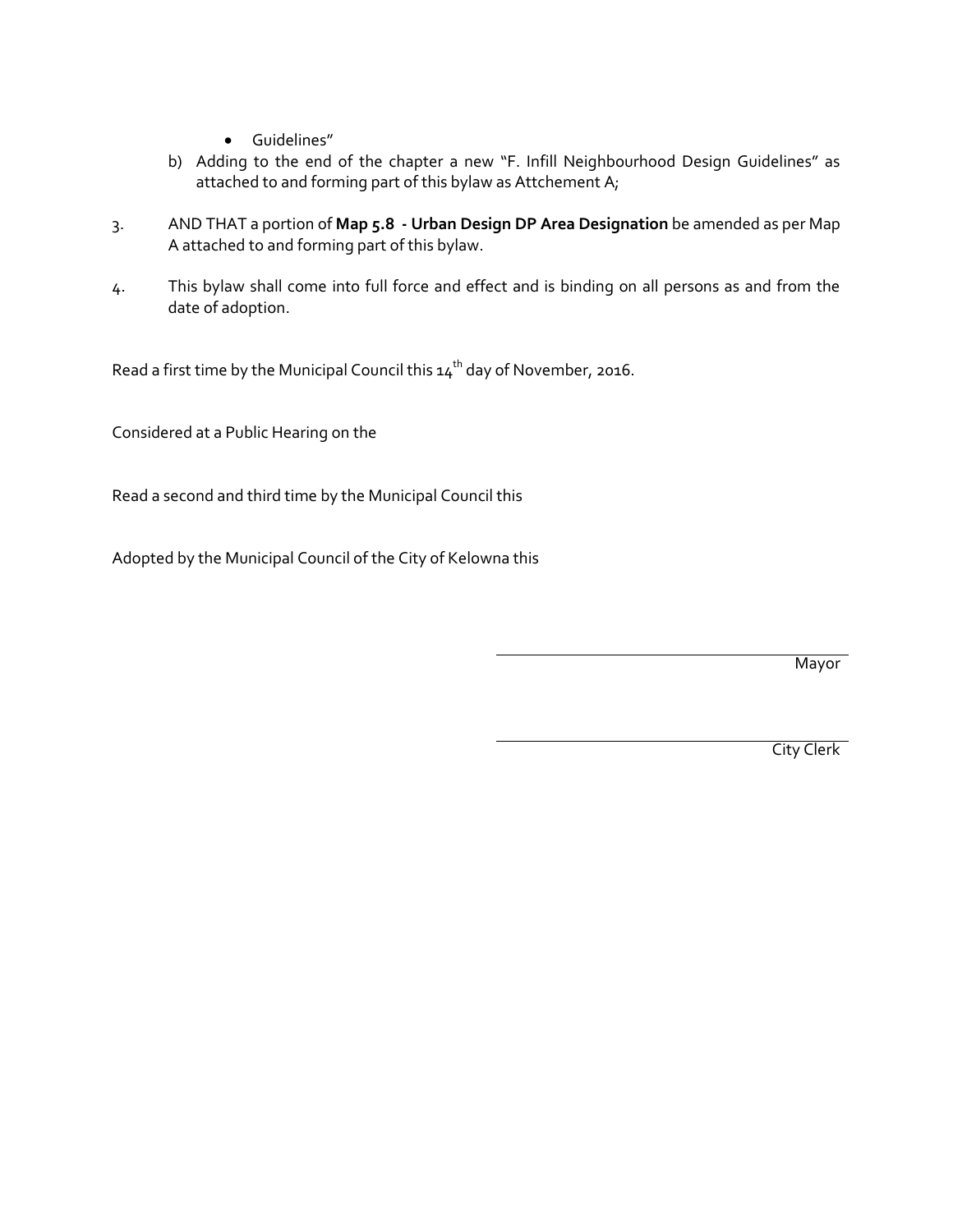## Attchement A:

#### **F. INFILL NEIGHBOURHOOD DESIGN GUIDELINES**

#### **CATEGORY**

Section 919.1(1)(e) of the Local Government Act allows for the establishment of objectives for the form and character of intensive residential development.

#### **PROPERTIES AFFECTED**

Unless exempted (see Exemptions Section below) a development permit addressing design guidelines (see Guidelines Section below) must be approved for all properties that are located within the Infill Neighbourhood areas as shown on Map 5.8, before:

- Construction of, addition to, or alteration of two or more dwelling units, exclusive of secondary suites, or of a second, third or fourth dwelling unit on a property.
- Subdivision of land.

#### **JUSTIFICATION**

Infill Neighbourhoods are experiencing intensive residential development pressures due to their centrality and flexible zoning up to four units per lot. To ensure an orderly and context sensitive development of these areas, properties are subject to Design Guidelines to ensure that the form and character, siting, exterior design and finish of buildings, and landscaping of new and infill housing creates a lasting, quality addition to the area that contributes to the established neighbourhood character.

#### **OBJECTIVES**

- Preserve and enhance the scale and character of neighbourhoods experiencing intensive infill pressure;
- Ensure compatibility of new infill development with existing dwellings on surrounding properties;
- Promote a high standard of infill design, construction and landscaping;
- Preserve established trees and green space on properties.

#### **EXEMPTIONS**

A Development Permit will not be required if the development consists of the following:

- Interior renovations; or
- An alteration to a building that does not require the issuance of a building permit; or
- Replacement or alteration to a building such as new siding, roofing, doors, building trim, awnings, and/or windows where it does not impact the overall form and character of the building and would not impact the existing landscape or access provisions; or
- Replacement of a building that has been destroyed by natural causes, in cases where the replacement building is identical to the original in both form and location; or
- A technical subdivision for lot consolidation or road widening; or
- Construction of a pre-approved Infill Design as endorsed by Council through the Infill Challenge process.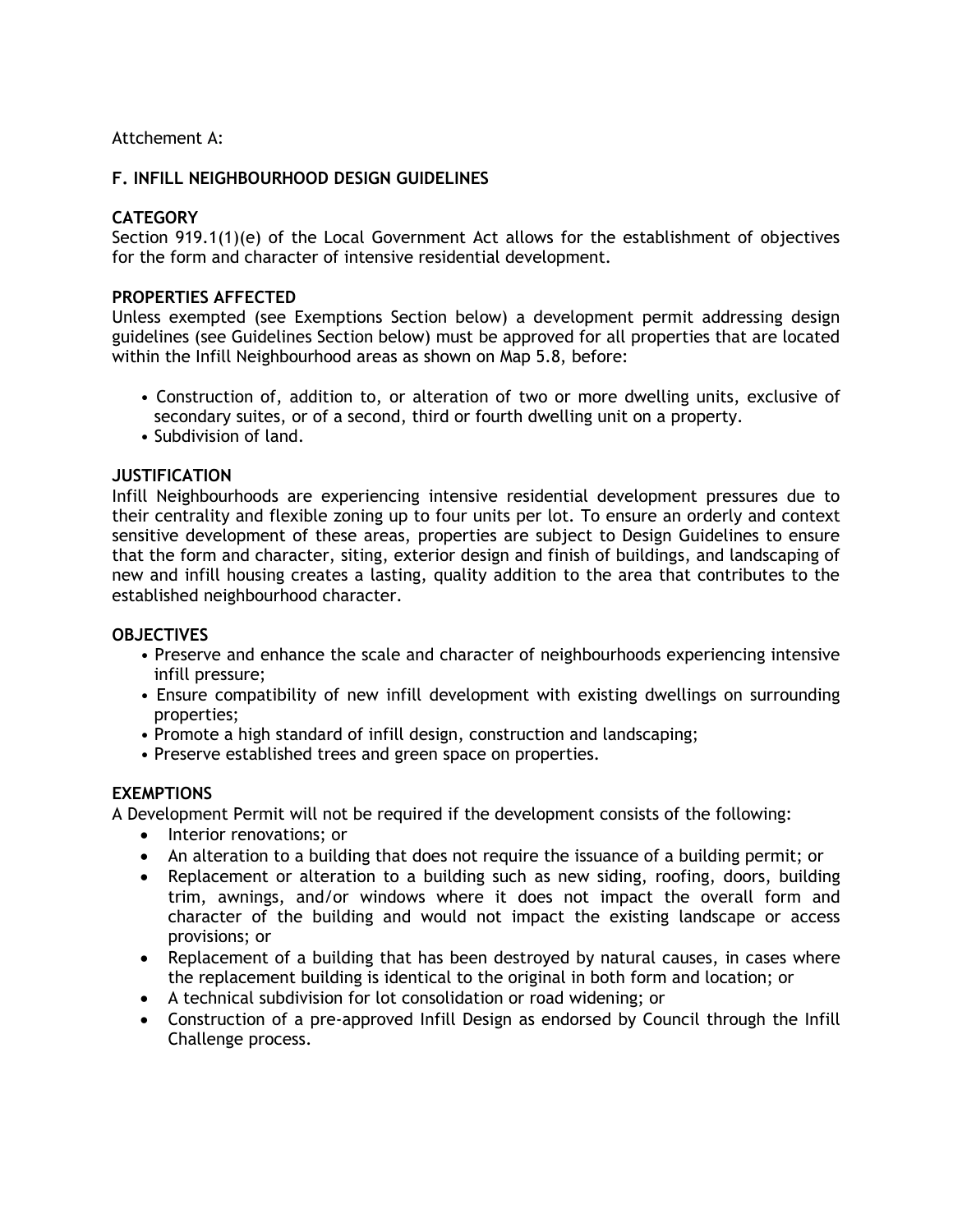The following guidelines may be applied when setting Development Permit conditions:

## 1.0 Neighbourhood Context

1.1 Design projects should reflect the established character of the neighbourhood through similar:

| massing            | proportion                     |
|--------------------|--------------------------------|
| scale              | landscaping                    |
| foundation height  | wall to window/door ratio      |
| rooflines          | architectural themes/detailing |
| building materials |                                |

- 1.2 Design buildings to limit the real or perceived height difference between adjacent properties;
- 1.3 Locate developments to minimize the amount of shadow cast onto the private open space of adjacent properties;
- 1.4 Respect the privacy of adjacent properties through appropriate placement of windows, location of decks, and any other feature that may infringe upon the privacy of a neighbouring residence;
- 1.5 Locate parking and garages within the rear yard with direct access from the lane.
- 1.6 Enhance interior daylighting without creating overlook into adjacent properties, with elements such as skylights, clerestory windows or obscured glazing.
- 1.7 Design developments with multiple buildings such that there is a sense of architectural unity or cohesiveness.

## 2.0 Building Massing

- 2.1 Articulate front facades to create depth and architectural interest through variations in height, detailing and massing.
- 2.2 Where two detached buildings are proposed fronting a street, each unit must be differentiated with architectural features to avoid mirroring other units on the site.

## 3.0 Site Layout

- 3.1 Site buildings on the lot to maximize usable and private outdoor space;
- 3.2 Where more than two units are proposed on a site, at least two units must have entry doors facing the street.
- 3.3 Site layouts must include provisions for solid waste pick-up and bin storage.

## 4.0 Building Design

- 4.1 Site buildings on the lot to maximize usable and private outdoor space;
- 4.2 Finish buildings with exterior building materials that are natural, indigenous, durable and appropriate to the character of the development.
- 4.3 Recommended building materials include brick, stone, wood and heavy timber, clear glass, metal, composite cement board, and finished in-situ concrete and modular concrete.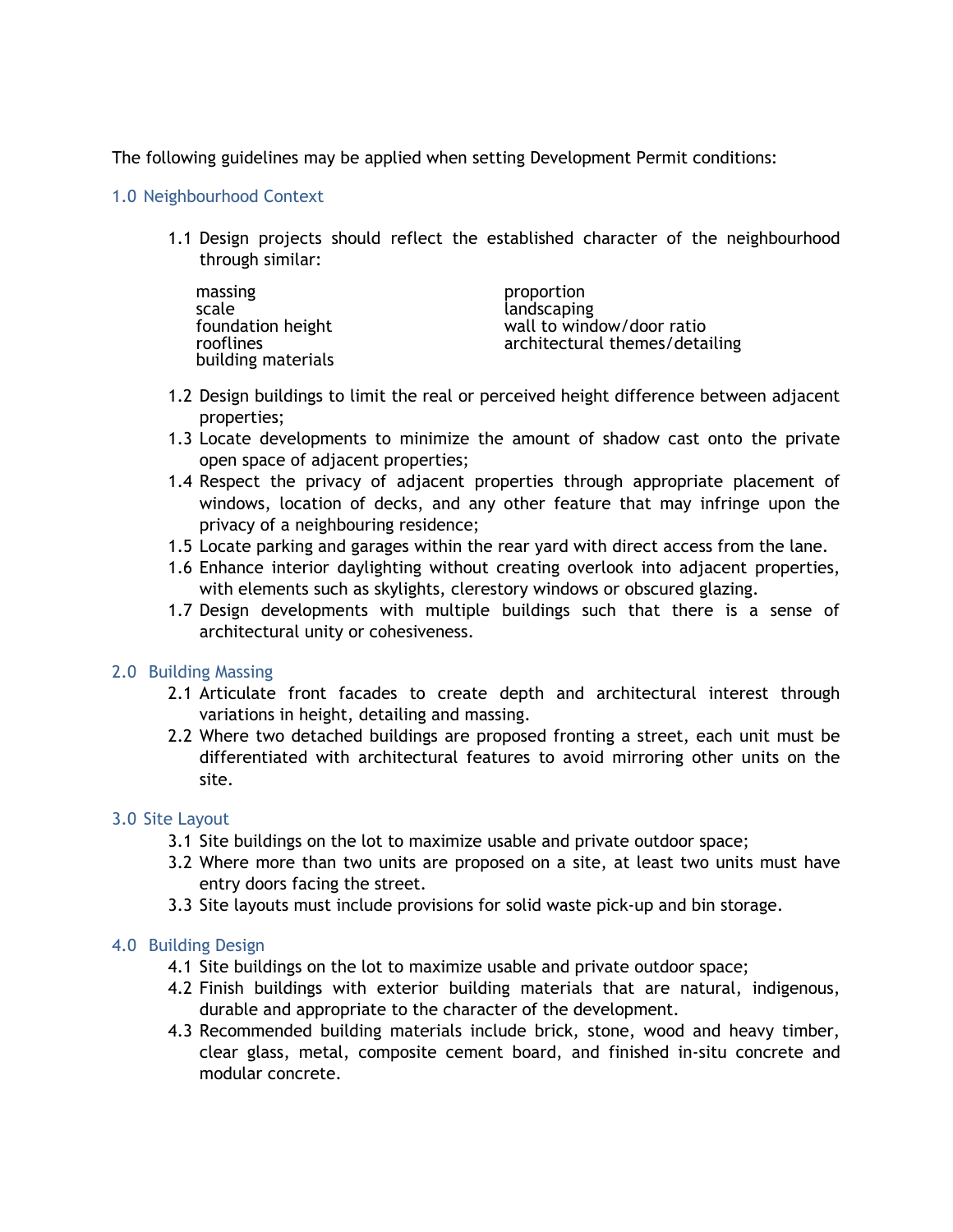- 4.4 Duplex or semi-detached units should be designed such that individual units are not symmetrical.
- 4.5 Create a lanescape whereby the lane takes the feel of a street where the dwelling is located.
	- Entrances located on the lane,
	- Upper level massing, primary outlook, front façade treatment directed towards the lane.

## 5.0 Landscaping and Tree Preservation

- 5.1 All front yards should be landscaped with a variety of trees, shrubs, flower beds or other landscape materials that are drought tolerant;
- 5.2 Fences, hedges and landscaping should be used to help screen views of private open spaces on adjacent residential properties;
- 5.3 Retain existing, healthy, mature trees and vegetation both on site and adjacent to the street
- 5.4 Minimize the width and area of driveways and impervious surfaces;
- 5.5 Utilize pervious paving materials for driveways and parking areas, such as grasscrete or narrow wheel lanes with planting in the middle.
- 5.6 Where an established tree is removed from a site, trees must be replanted at a ratio of three trees per one removed.
- 5.7 Site landscaping must include at least one substantial shade tree fronting the street.
- 5.8 Tall hedges or fences which block public interface with yards are not permitted within landscaping plans.

#### 6.0 Subdivision Guidelines

- 6.1 Subdivisions Development Permits must be considered in conjunction with the architecture and design of future buildings on the site.
- 6.2 Permissible subdivision configurations include, but are not limited to, those shown in Diagram 14.1.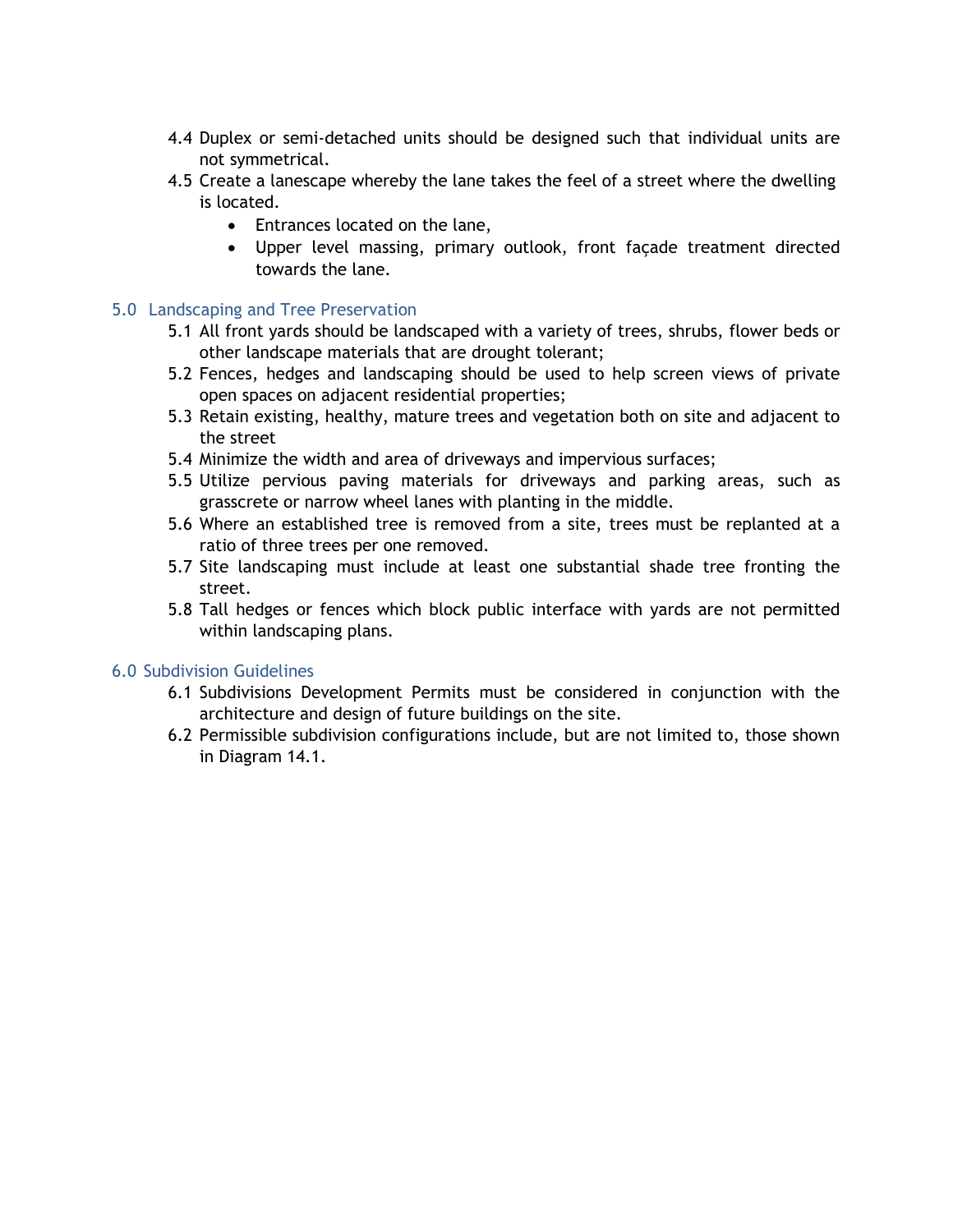